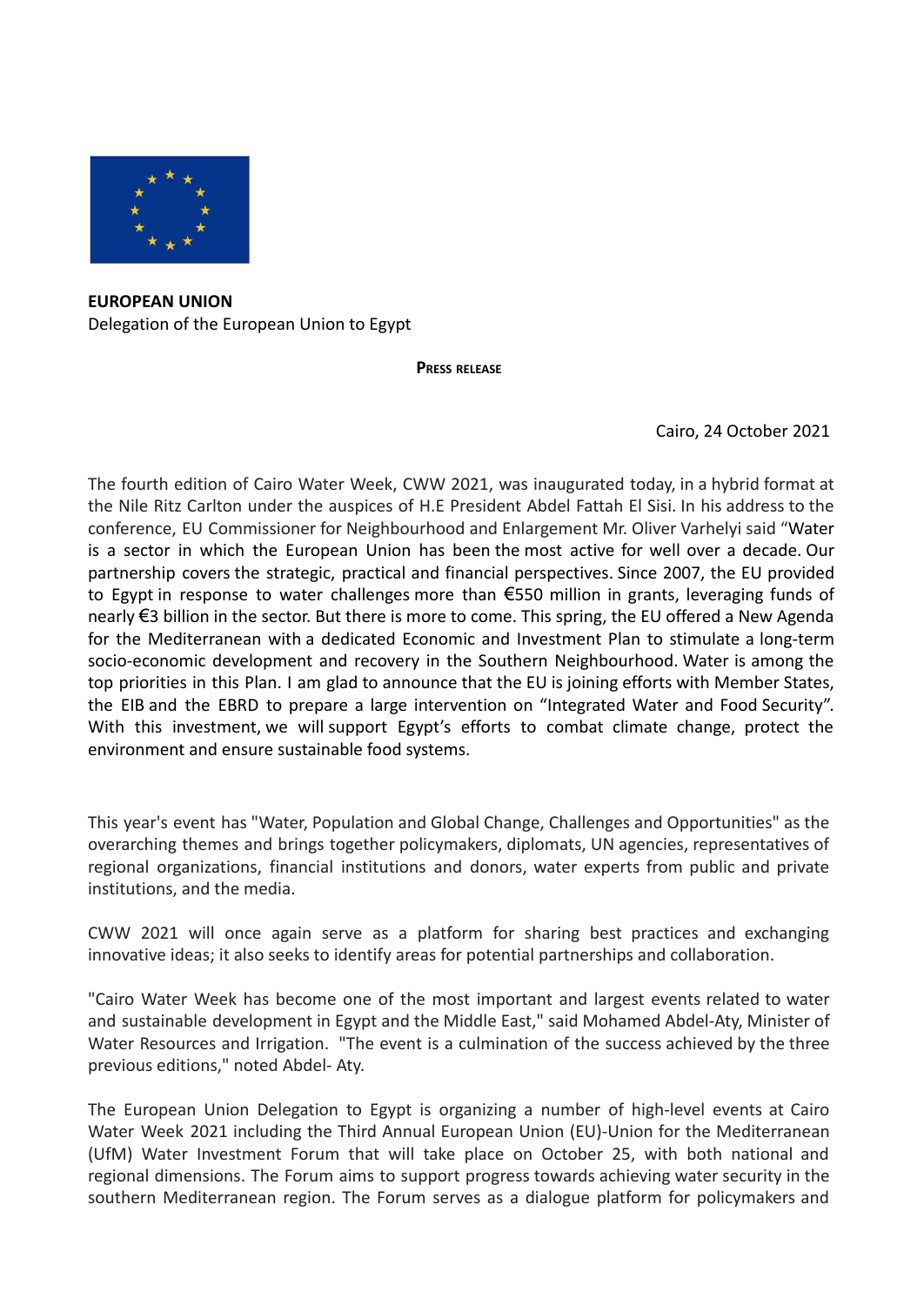stakeholders who share expertise in the development and implementation of large water investment plans, and determine regional priorities and how stakeholders can contribute to achieving them.

On the evening of October.25, a Finnish-Egyptian Water Forum Networking event will take place with the aim of discussing possible solutions to global water challenges using Finnish knowledge and technology.

A Team Europe Seminar on Financing Water Projects: Challenges and Opportunities will be held on October.26 with two roundtable discussions. The first is on sustainable financing of water and wastewater and the second is dedicated to the circular economy, water and wastewater.

The First EU-Africa-Egypt Water Investment forum will introduce the concept of " Sustainable Green Finance and support to Professional Development Systems " as a pilot in the water sector. The forum will consult potential water sector operators and international financial institutions (IFIs) to determine their appetite to participate in innovative means of finance water sector to contribute towards achieving the Sustainable Development Goals related to water security and sanitation by 2030. The Forum is organized on October  $27<sup>th</sup>$  with the collaboration of the African Development Bank (AFDB) Group focusing on current challenges and the way forward.

Furthermore, the EU Delegation to Egypt is organizing a number of competitions for youth participants to display their water-related science projects and dissertations. Those include the Best Graduation Project (for university graduates 2020-2021), the Three-Minute Thesis Competition (for Masters and PhD students), and the Young Water Inventors Competition (for high school students), to mention but a few. Winning farmers who participated in the Fourth National Water Conservation Competition for Farmers organized by the EU Water STARS project will be honoured at a special ceremony in recognition of their exemplary water-saving efforts including the adoption of modern irrigation techniques.

The EU has contributed Euros 550 million in grants to water projects in Egypt over the period of the last ten years with additional funds provided by European financial institutions raising the total amount to Euros 3 billion. The long-running EU-Egypt cooperation in the water sector is based mainly on investment in labour-intensive infrastructure projects that create job opportunities and help reduce poverty in line with the government's Sustainable Development Strategy- Vision 2030.

"We are committed to continuing to work with the Ministry of Water Resources and Irrigation and other partners to secure water as a valuable, sustainable resource for Egypt and to support Egypt as a regional hub for the transfer of knowledge on water management," said Christian Berger, the EU Ambassador to Egypt.

## **Press Contact:**

Ms. Rasha Serry, Press & Information Officer / Spokesperson: *[delegation-egypt-press@eeas.europa.eu](mailto:delegation-egypt-press@eeas.europa.eu) [/rasha.serry@eeas.europa.eu](mailto:/rasha.serry@eeas.europa.eu) Website: euinegypt.org / <http://eeas.europa.eu/delegation/egypt>* Twitter, Facebook and Instagram: @EUinEgypt